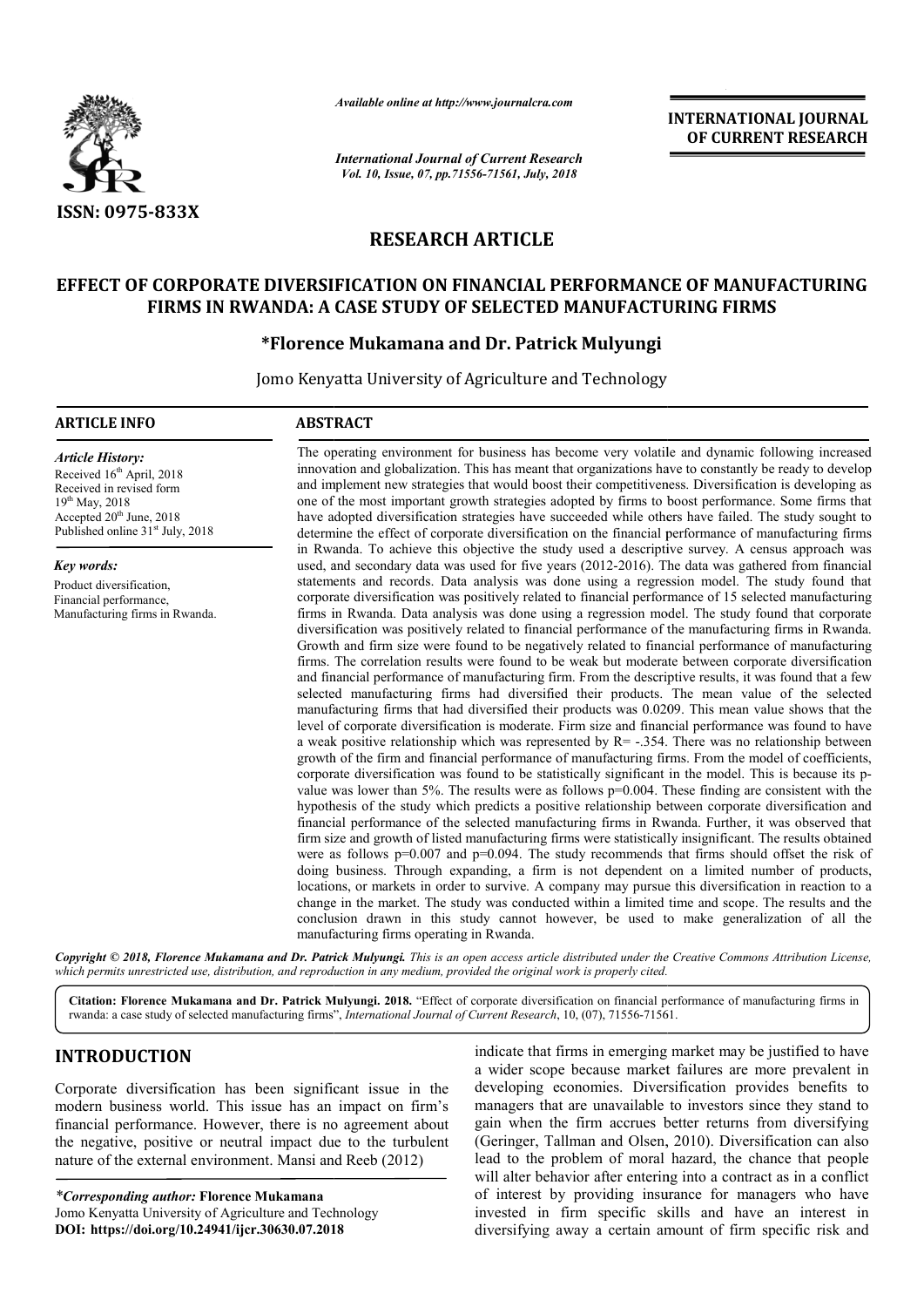may look upon diversification as a form of compensation. Rajan, Servaes and Zingales (2000) elucidate that diversity assists a firm to build stability, when the firm concentrates too heavily on a single industry or product, it may risk volatility in revenue and resources as demand rises and falls. When the business stretches across many industries or categories, it may have more predictability. Ishak and Napier (2004) explains that a firm that wishes to succeed in diversification may have to spread out its business investments and costs; this may prevent the firm from putting adequate finances in products and cash cow-sectors this is because when the firm expands it needs experts or partners with whom to achieve success in newer, unproven areas. In reference toLins and Servaes (2011), the significance of diversification of unrelated businesses is to mitigate the risks involved in investing in one line of business. Strategic diversification of unrelated businesses provides a strategic fit to gain competitive advantage, and then use competitive advantage to achieve the desired shareholder value. The reasons for diversifying into unrelated businesses, hinge almost exclusively on opportunities for attractive financial gains (Ishak and Napier, 2016).

# **Corporate Diversification**

Mansi and Reeb (2012) define corporate diversification as the process of a company expanding into different areas, such as industries and product lines. Companies typically do this in order to build the business. Delios and Beamish (2009) puts forth that diversification can involve expanding, revitalizing, or even saving a company. Most investment professionals agree that, although it does not guarantee against loss, diversification is the most important component of reaching long-range financial goals while minimizing risk. Rajan, Servaes and Zingales (2010) maintain that investors confront two main types of risk when investing that is systematic and unsystematic risks. Systematic risk is also called undiversifiable risk or market risk. Undiversifiable risk is associated with every firm. The causes of this form of risk are for example: things like inflation rates, exchange rates, political instability, war and interest rates. Geringer and Tallman (2000) argue that the other form of risk is diversifiable risk, this risk is also known as unsystematic risk and it is specific to a firm, the industry, market, economy or country; it can be reduced through diversification. The most common sources of unsystematic risk are business risk and financial risk. Thus, the aim is to invest in various assets so that they will not all be affected the same way by market events.

Mansi and Reeb (2012) outlined that corporate diversification can be categorized into four major categories of large companies. These four major categories are namely: single business, dominant business, related business, and unrelated business. The categorization can be based first on the specialization ratio (Rs), which expresses the proportion of a firm's revenues attributable to its largest single business in a given year and second on the related ratio (Rr), which expresses the proportion of a firm's revenues attributable to its largest group of related business. Specialized business diversification means that a company is basically committed to a single business expressed as (Rs  $\geq$  0.95 and Rr  $\geq$  0.70). According to Doaei and Anuar (2012) dominant business diversification refers to companies that diversified to only a limited extent from the single business  $(0.70 \leq \text{Rs } 0.95 \text{ and } 0.01)$  $Rr \ge 0.70$ ). Related diversification of nonvertically diversified firms involves expansion into businesses related to the company's core activities (Rs <0.70 and Rr  $\geq$  0.70). Unrelated diversification of nonvertically diversified firms includes entry into businesses and markets unrelated to a company's previous activity ( $Rs < 0.70$  and  $Rr < 0.70$ ).

## **Financial Performance**

Penman (2009) defines financial performance as the level of performance of a business over a specified period of time, expressed in terms of overall profits and losses during that time. Evaluating the financial performance of a business allows decision-makers to judge the results of business strategies and activities in objective monetary terms. A subjective measure of how well a firm can use assets from its primary mode of business and generate revenues. According to Penman (2009) there are many different ways to measure financial performance, but all measures should be taken in aggregation. Some of the indicators of financial performance are return on equity, liquidity ratios, asset management ratios, profitability ratios, leverage ratios and market value ratios. Petersen and Kumar (2010) note that the other financial indicators of financial performance include: sales growth, return on investment, return on sales and earnings per share. The popular ratios that measure organizational performance can be summarized as profitability and growth: return on asset, return on investment, return on equity, return on sale, revenue growth, market shares, stock price, sales growth, liquidity and operational efficiency (Petersen & Kumar, 2010).

# **Corporate Diversification on Financial Performance**

According to Denis, Denis and Yost (2012), theoretical arguments indicate that corporate diversification is associated with both costs and benefits to the firm which leads to financial performance of the firm. Potential costs of diversification include the use of larger discretionary resources to undertake value-decreasing investments, cross-subsidies that allow poorly performing segments to drain resources from better-performing segments, and misalignment of incentives between central and divisional managers. This highly contributes to financial performance of firms since the potential benefits of operating different lines of business leads to greater operating efficiency, fewer incentives to forgo positive net present value projects, greater debt capacity, and lower taxes (Jensen & Murphy, 2008). In reference to Jensen and Murphy (2008) corporate diversification reduces the cost of debt; similarly, aggregating business segments that have imperfectly correlated cash flow streams reduces the variability of earnings for the combined firm. Another set of agency-based theoretical and empirical arguments takes the opposite view: that corporate diversification increases the agency costs of debt. Diversified firms tend to increase significantly in size, since the level of managerial compensation is positively correlated with firm size which enhances firm performance. Berger and Ofek (2015) argue that larger firms become more complex, thus making monitoring harder. In addition; cross-subsidization between divisions' increases the firm risk and the probability of default.

Chakrabarti *et al*. (2009) examined the effect of corporate diversification on performance for some firms acting in stable period and economy shock. They did their research in six Asian countries between 1988 and 2003. They concluded that diversification has a negative effect on performance in more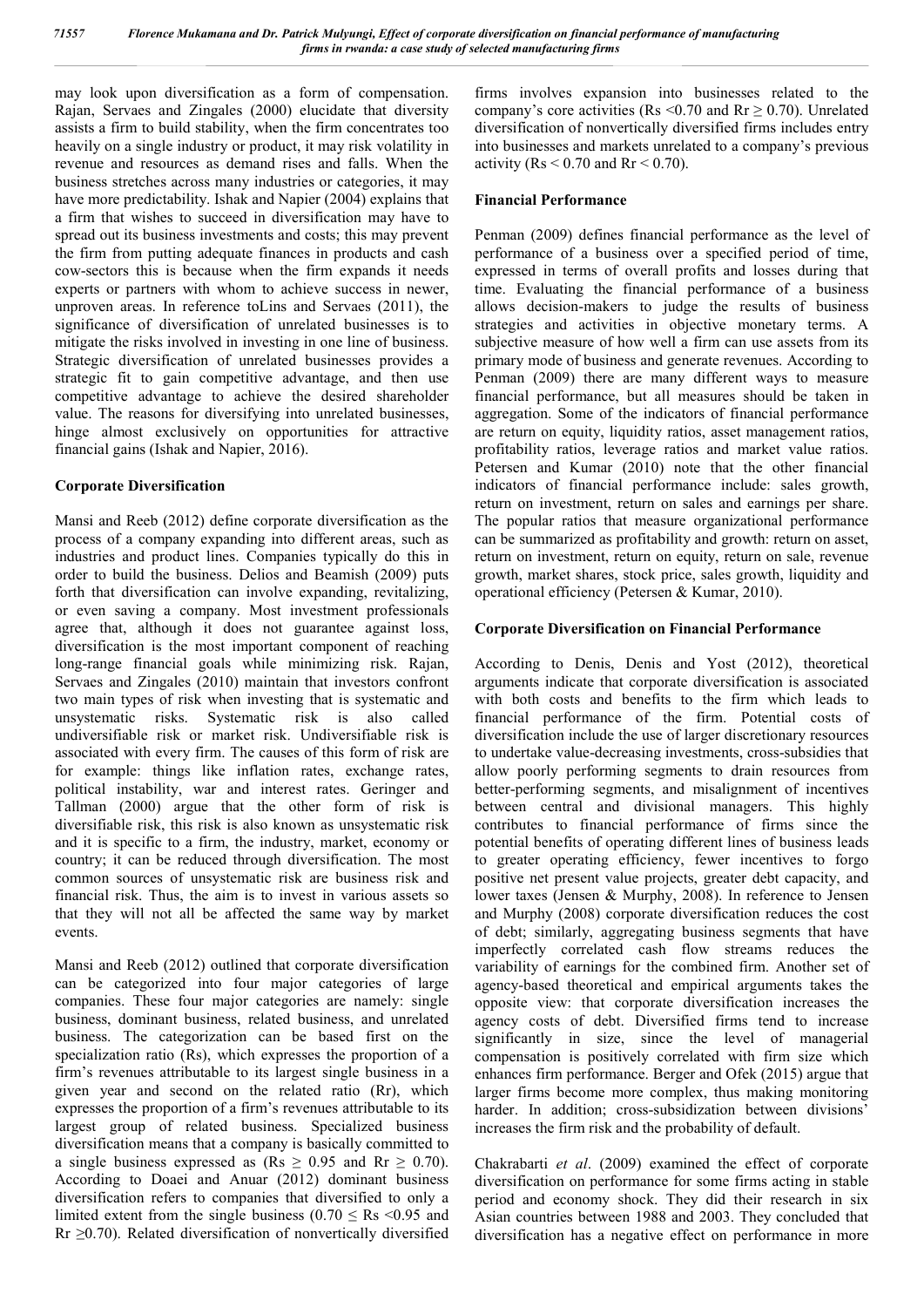developed institutional environments; although, in least developed environments there is an improving performance (Brammer &Pavelin, 2016).

#### **Statement of the problem**

Most firms globally are now engaging in risk management in order to mitigate financial losses which may attract huge losses to the manufacturing firms. Diversification has received a lot of attention as one of the key strategies in risk reduction. Daud and Salamudin (2009) explained that most firms that have diversified their portfolios of assets perform better than organizations that invest and only rely in one line of business. Mansi and Reeb (2012) posit that in diversification, firms are more likely to manage and mitigate their risks because if one investment does not perform the other invests is more likely to perform since they may not be facing similar risks; in this case the firm does not suffer total loss. In Rwanda, manufacturing sector report (2012) provides that competition in manufacturing industries creates pressures on the product margins, manufacturing firms' starts to differentiate by complementing and enriching their initial product offerings with services. This attracts them to invest in unrelated lines of business in order to mitigate risks. Lins and Servaes (2011) contends that diversification of portfolio requires lots of plan and good effort in order to succeed in risk reduction, most firms are diversifying their functions into services, and this has led to additional growth in terms of revenue and profit.

Caper and Kotabe (2013), conducted a study on the effects of diversification on financial performance on German firms in the service industry. The results of the study showed that there was a positive relationship between diversification and performance of German service firms. A study by Jung and Chan-Olmsted (2015) on the relationship between related product and international diversification and financial performance among media firms in United States concluded that, there was a positive relationship between diversification and financial performance. Bammer*et al.* (2016) investigated on the relationship between corporate social performance and geographical diversification on a sample of UK firms. It was found that there was a positive relationship between diversification and performance. Maina (2013), did a study on the effect of product diversification on financial performance of DTMFI's. It was found that diversification of products and services led to financial performance of deposit taking microfinance institutions. Maina (2013) carried out a study on the relationship between product diversification and financial performance of commercial banks in Kenya. It was concluded that product diversification led to performance of commercial banks. This study therefore sought to determine the effect of corporate diversification on the financial performance of manufacturing firms in Rwanda by attempting to answer the following question: what is the effect of corporate diversification on the financial performance of manufacturing firms in Rwanda?

#### **Research Objectives**

**General objective:** The general objective of this study was to determine the effect of corporate diversification on the financial performance of manufacturing firms in Rwanda.

**Specific objectives:** This study was guided by the following research objectives:

1. To examine the effect of product diversification on financial performance of manufacturing firms in Rwanda.

### **Conceptual Framework**



#### **Figure 1. Conceptual framework**

**Research gap:** When it comes to the study of financial performance in the manufacturing sector, limited research exists that addresses the main corporate diversification. Financial performance is very critical for any organization mainly because the main objective of any firm is to to be profitable. It is on this basis that this study sought to find out effect of corporate diversification on financial performance. Unlike most of the studies that considers only the dependent variable for data collection. This study is unique in the sense that it considers both dependent variable and independent variable for data collection. Further, most of the studies focus on more than one of the corporate diversification methods. However, this study concentrated on the manufacturing sector rather than an individual organization.

**Target population:** The population of the study consisted of all the 15 manufacturing firms in Rwanda. Kothari (2004) defines a population as a well-defined collection of individuals or objects known to have similar characteristics. All individuals or objects within a certain population usually have a common, binding characteristic or trait. With reference to the Rwanda Skills Survey (RSS, 2012) there are 439 manufacturing firms to work and operates in Rwanda. A random sampling approach was used.

# **RESEARCH FINDINGS AND DISCUSSION**

**Product diversification:** The first objective the researcher examined the effect of product diversification on financial performance of selected manufacturing firms in Rwanda. The researcher presented the results as per the below subheadings.

**Descriptive Statistical Analysis of product diversification:**  The study sought the view of the respondents in regard to product diversification. Respondents' opinion on product diversification with regard to financial performance of manufacturing firms in Rwanda was captured using 1**-**Strongly disagree; 2 – Disagree; 3 – Indifferent; 4 – Agree; 5 –Strongly agree. The statements, respondents' opinions and their percentages are as shown below:

**Table 1. Product diversification Parameters**

| Product diversification Parameters                                        | Mean | Std. Dev. |
|---------------------------------------------------------------------------|------|-----------|
| Attention is diverted from core products to new 3.14                      |      | .744      |
| products<br>Strain on existing resources as product range 3.56<br>expands |      | .685      |
| Use existing channels to market new products                              | 3.73 | 770       |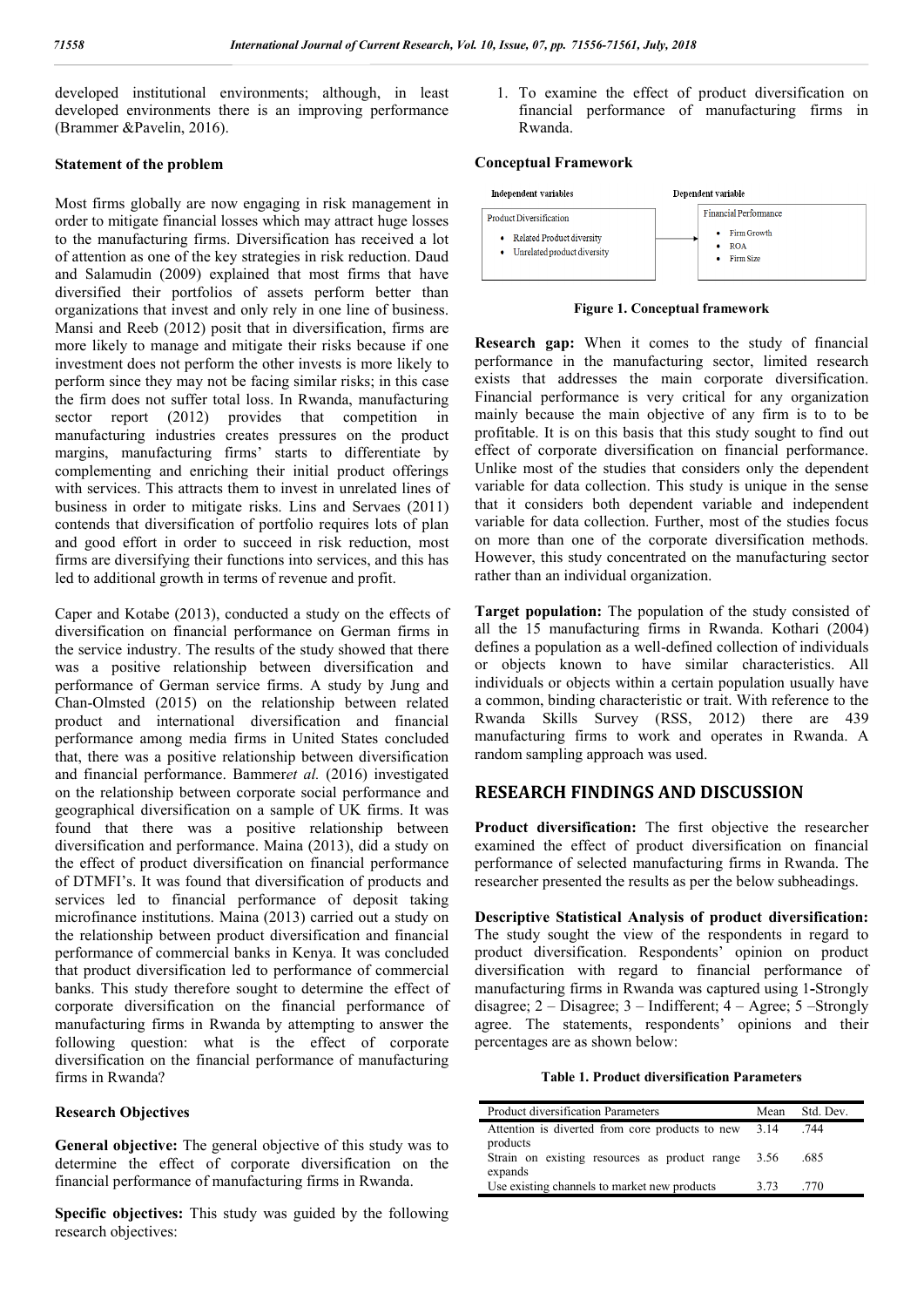|                         |                                          | Product diversification | Financial performance |
|-------------------------|------------------------------------------|-------------------------|-----------------------|
| Product diversification | Pearson Correlation<br>$Sig. (2-tailed)$ |                         |                       |
|                         |                                          | 40                      |                       |
| Financial performance   | Pearson Correlation                      | $.518**$                |                       |
|                         | $Sig. (2-tailed)$                        | .000                    |                       |
|                         |                                          | 40                      | 40                    |

**Table 2. Correlation Analysis on product diversification**

\*\*. Correlation is significant at the 0.01 level (2-tailed).

The researcher wished to establish if product diversification were given the due attention. Data from the field showed that attention rating on core products was very low as indicated by mean of 3.14 and level of dispersion was very high as indicated by standard deviation of 0.744. Hence the manufacturing firms need to also be keen on the existing products. Data from the field also showed that strain on existing resources was low as indicated by a mean of 3.56 and the product range expansion was high as indicated by standard deviation of 0.685 this could raise a concern that need to be addressed by the firm since they are experiencing huge growth of new product range and if the growth level does not match investment level it could inversely affect financial performance of the firm. The researcher established that use of existing channels was high to market new products as indicated by mean value of 3.73 although the dispersion value as measured by standard deviation of 0.770 was huge.

### **Correlation Analysis on product diversification**

Correlation analysis was conducted to empirically determine whether product diversification was a significant determinant of financial performance of manufacturing firms in Rwanda. Table 4.4 indicate that Product diversification is significantly correlated to the manufacturing firms financial performance  $(r=0.518, p<0.01)$ . There is a Strong positive relationship between Product diversification and Financial Performance of manufacturing firms as indicated by correlation of 0.518. This shows that the sampled data can be applied to the general population across selected manufacturing firms at 95% confidence level.

## **Conclusions**

The study concludes that liquidity has a positive and significant association with financial performance of commercial banks. The study found that an increase in liquidity would lead to a significant increase in financial performance of commercial banks in Rwanda. From the regression model obtained, all the independent variables (capital adequacy, asset quality, management efficiency, earnings' ability, liquidity) all rated as zero, ROA would rate at 0.425. Therefore, it can be concluded that only 42.5% of ROA variation in banks can be explained by capital adequacy, asset quality, management efficiency, earnings' ability and liquidity. Based on the findings it can be concluded that the Asset quality of the bank had the highest influence on ROA of banks.

## **Recommendations**

The results of the descriptive statistics show that listed firms have the potential and the capacity to diversify their products although the uptake for product diversifications among the selected manufacturing firms is still low.

The correlation findings concluded that corporate diversification is weak but positively related to financial performance of selected manufacturing firms in Rwanda. The study therefore puts more emphasis on corporate diversification to boost financial performance of manufacturing firms.

### **Areas for further research**

A study should be carried out on the effect of corporate diversification on the financial performance in other lines other than product diversification. Examples would be investments in terms of percentage of shareholding or even assets. This would provide a wide range of parameters to investigate and establish relationships. Areas of commonalities or unique factors can then be identified.

# **REFERENCES**

- Arasa, O. 2014. Diversification strategy and performance of Kenya commercial bank group, *Unpublished Project*, University of Nairobi
- Bawa, V. & E. Lindenberg 2009. Capital market equilibrium in a mean-lower partial moment framework, *Journal of Financial Economics*, 5, 2, 189–200.
- Bennett, D. & Scott, M. 1997. Testing alternative models of alliance duration, 1816-1984, *American Journal of Political Science*, 41, 846-878.
- Brammer, J. &Pavelin, S. 2006. Corporate social performance and geographical diversification, *Journal of Business Research*, 59, 9, 1025-1034
- Capar, N. &Kotabe, M. 2003. The relationship between international diversification and performance in service firms. *Journal of International Business Studies*, 34, 4, 345-355.
- Chakrabarti, A., Singh, K. & Mahmood, I. 2007. Diversification and performance: evidence from East Asian firms, *Strategic Management Journal*, 28, 2, 101-120.
- Chen,J.& Yu, J. 2011. Managerial ownership, diversification, and firm performance: evidence from an emerging market. *International Business Review*, 2, 1-4
- Daud, W., Salamudin, N. & Ahmad, I. 2009. Corporate diversification performance, *Strategic Management Journal*, 2, 1, 01-18.
- Delios, A. & Beamish, W. 1999. Geographic scope, product diversification and the corporate performance of Japanese firms. *Strategic Management Journal*, 20,8,711-727.
- Denis,D., Denis, D. & Yost, K. 2002. Global diversification, industrial diversification, and firm value. *The Journal of Finance*, 57, 5, 51-79
- Estrada, J. 2002. Systematic Risk in Emerging Markets, *Emerging Markets Review*, 3(4), 365–79.
- Forbes, K.J. 2002. How do large depreciations affect firm performance, *PalgraveMacmillan Review,* 49, 1, 214-238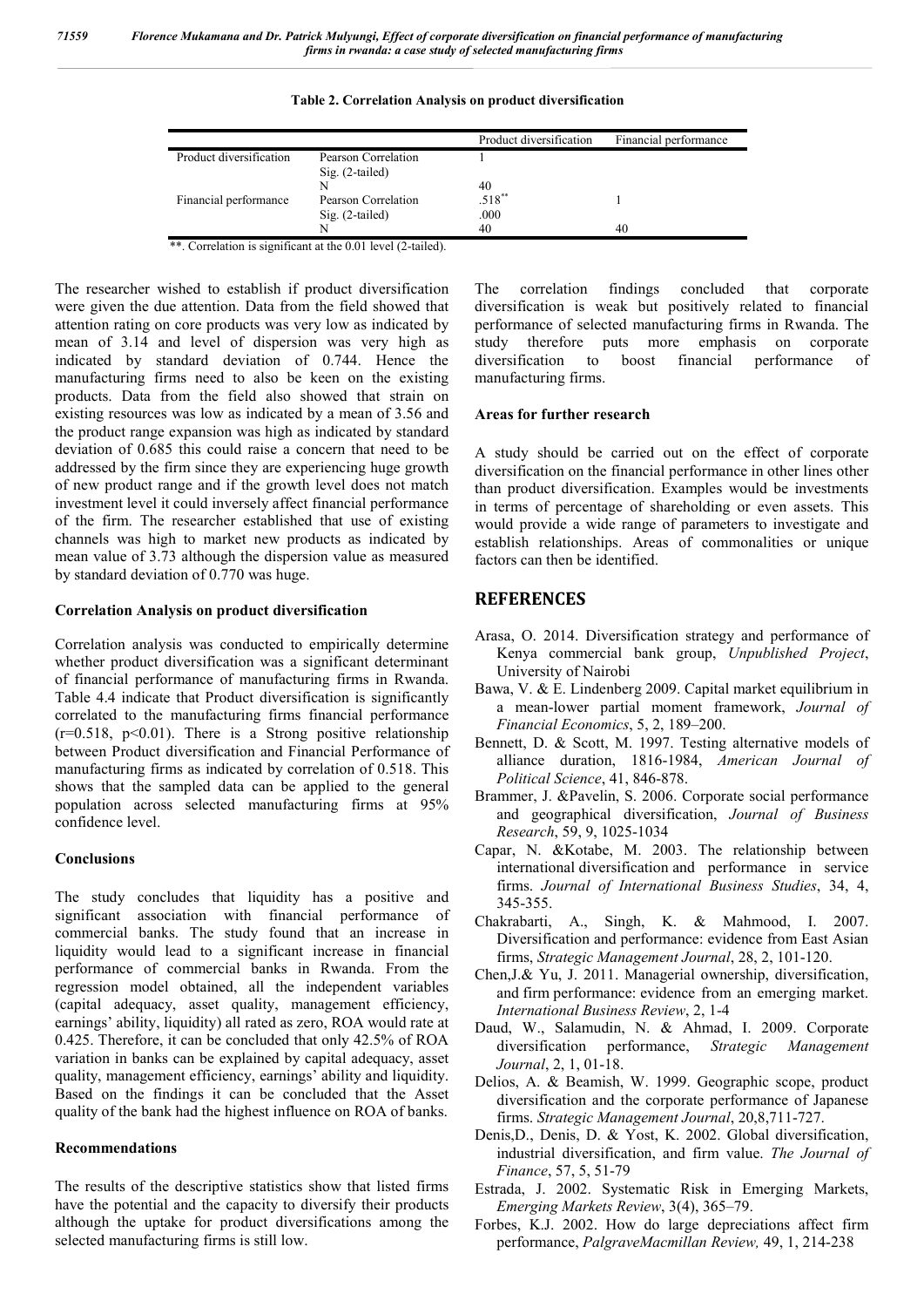- Geringer, J., Tallman, S. & Olsen, D. 2000. Product and international diversification among Japanese multinational firms, *Strategic Management Journal*, 21,1, 51-80.
- Gibler, M. 2007. Control the issues, control the conflict: the effects of alliances that settle territorial issues on interstate rivalries. *International Interactions* 22, 341-368.
- Gowa, J. Edward, D. & Mansfield. 1993. Power politics and international trade, *American Political Science Review*, 8, 7, 408-420.
- Harlow, V. & Rao, R. 2009. Asset pricing in a generalized mean-lower partial moment framework: theory and evidence*, Journal of Financial and Quantitative Analysis*, 24, 3, 285–311.
- Hitt, A., Hoskisson, R. & Kim, H. 1997. International diversification: effects on innovation and firm performance in product-diversified firms, *Academy ofManagement Journal*, 40, 767-798.
- Hogan, W. & Warren, J. 2004. Toward the development of an equilibrium capital market model based on semi-variances, *Journal of Financial and QuantitativeAnalysis*, 9(1), 1–11
- Holsti,P.Hopman, T. & Sullivan, D. 2013. *Unity and disintegration in international alliances: comparative studies*. New York: John Wiley andSons.
- Hugo, W. 2013. Effects of income source diversification on financial performance of commercial banks in Kenya, *Unpublished MBA Project*, University of Nairobi
- Ishak, Z. & Napier, C. 2016. Expropriation of minority interests and corporate diversification in Malaysia. *Asian Academy of Management Journal ofAccounting and Finance*, 2, 1, 85-113.
- Ishak,Z.& Napier, C. 2014. Corporate ultimate ownership and corporate diversification in Malaysia. *The Fourth Asia Pacific InterdisciplinaryResearch in Accounting Conference*, Singapore.
- Jayakumar, D.S. 2012. Sampling Distribution of Sample coefficient, Bi-variate sample correlation coefficient, *Journal of International Research*, 1, 21-4
- Jensen, M. (2008). The performance of mutual funds in the period 1945–1964, *Journal of Finance*, 23, 2, 389–416.
- Kang, D. L. &Aage, B. S. 2001. Ownership organization and firm performance; *Annual Review of Sociology*; 25,121- 144.
- Karanja, G. 2013. Diversification Strategy and the Performance of Kenolkobil Limited in Kenya, *Unpublished Project*, University of Nairobi
- Keister, L. A. 2007. Engineering growth: business group structure and firm performance in China's transition economy; *American Journal of Sociology*; 104, 2, 404-440.
- Khanna, S. (2010). Financial reforms and industrial sector in India; *Economic and Political Weekly*, November 6, 3231- 3241.
- Kock, C. J. & Guillen, M. F. 2009. Strategy and structure in developing countries: Business groups as an evolutionary response to opportunities for unrelated diversification, *Industrial and Corporate Change*, 10, 77-113.
- Kor, Y. & Mahoney, J. 2014. Edith Penrose's contributions to the resource-based view of strategic management, *Journal of Management Studies*, 41,183-191.
- Kothari, R. 2014. *Research Methodology: Methods and techniques*. New Delhi: Age publishers.
- Kumar, K. R. 2011. Diversified groups failed in generating value in India too; Paper presented at the 4th strategic management forum, *Indian Institute ofManagement Ahmedabad*,24-26.
- Kumar, K.R. 2011. Financial performance and diversification strategy of Indian business groups; Indian institute of management Calcutta; *UnpublishedDoctoral Dissertation*; March 2011.
- Levine, R. & Robert, J. B. 2001. Determinants of economic growth: a cross-country empirical study, *Journal of Comparative Economics, Elsevier*, 26, 4, 822-824
- Lin, C. Ma, Y. & Xuan, Y 2011. Ownership structure and financial constraints: Evidence from a Structural Estimation, *Finance and Economics Journal*, 102,416-431.
- Lins, K. &Servaes, H. 2010. International evidence on the value of corporate diversification*, Journal of Finance* 54, 2215–2239.
- Lins, K. &Servaes, H. 2012. Corporate diversification beneficial in emerging markets, *Financial Management* 31, 5–31.
- Lintner, J. 2015. The valuation of risk assets and the selection of risky investments in stock portfolios and capital budgets, *Review of Economics and Statistics*, 47, 13-37.
- Maina, K. 2013. The effect of product diversification on the financial performance of micro finance companies in Kenya, *Unpublished MBA Project*, University of Nairobi
- Maina, W. 2013. The relationship between product diversification and financial performance of commercial banks in Kenya, *Unpublished MBA Project*, University of Nairobi
- Mansi, S.A. &Reeb, D.M. 2012. Corporate diversification: *Journal of Finance,* 57, 2167–2183.
- Mitchell, M. L., & Jolley, J. M. 2013. *Research design explained*. Australia: Wadsworth Cengage Learning, 752
- Morrow, J. D. 2011. Arms versus allies: trade-offs in the search for security, *International Organization*, 47, 207- 233
- Morrow, K & James D. 2011. Alliances and asymmetry: an alternative to the capability aggregation model of alliances, *American Journal of Political Science,* 35, 904-933.
- Mugenda, O. & Mugenda, A. 2015. Research methods: *Quantitative and qualitativeapproaches*.2nd. Rev. Ed. Nairobi: Act press.
- Ngui, D.M. 2008. *On the Efficiency of the Kenyan Manufacturing Sector: An Empirical Analysis*, Shaker, Aachen.
- Ongalo, S. M. 2014. The effect of the level of diversification on corporate liquidity at NSE, *Unpublished MBA Project*, University of Nairobi
- Pandy, I.M. 2013. *Financial Management, New Delhi*, India, Vikas Publishing House. Pass.
- Pearson, K., & University of London. 2005. On further *methods of determining correlation*. London: Cambridge University Press.
- Penman, S. H. 2011. *Financial Statement Analysis. 3rd international edition*, McGraw Hill, Singapore.
- Petersen, A. & V. Kumar 2010. Can product returns make you money, *MIT Sloan Management Review*, Spring, 51,3,8
- Prahalad, C. K. & Hamel, G. 2005. The corecompetence of the organization. *International Business Studies*, 39, 2,197- 214 *Harvard Business Review*, 68, 79-91.
- Prahalad, C. K. & Bettis, R. A. 2009. The dominant logic: a new linkage between diversity and performance*, Strategic Management Journal*, 7, 485-501.
- Qian, G. & Qian, Z. 2008. Regional diversification and firm performance, *Journal of*
- Rajan, R. Servaes, H. &Zingales, L 2010. The cost of diversity: the diversification discount and inefficient investment, *Journal of Finance* 55, 35–80.